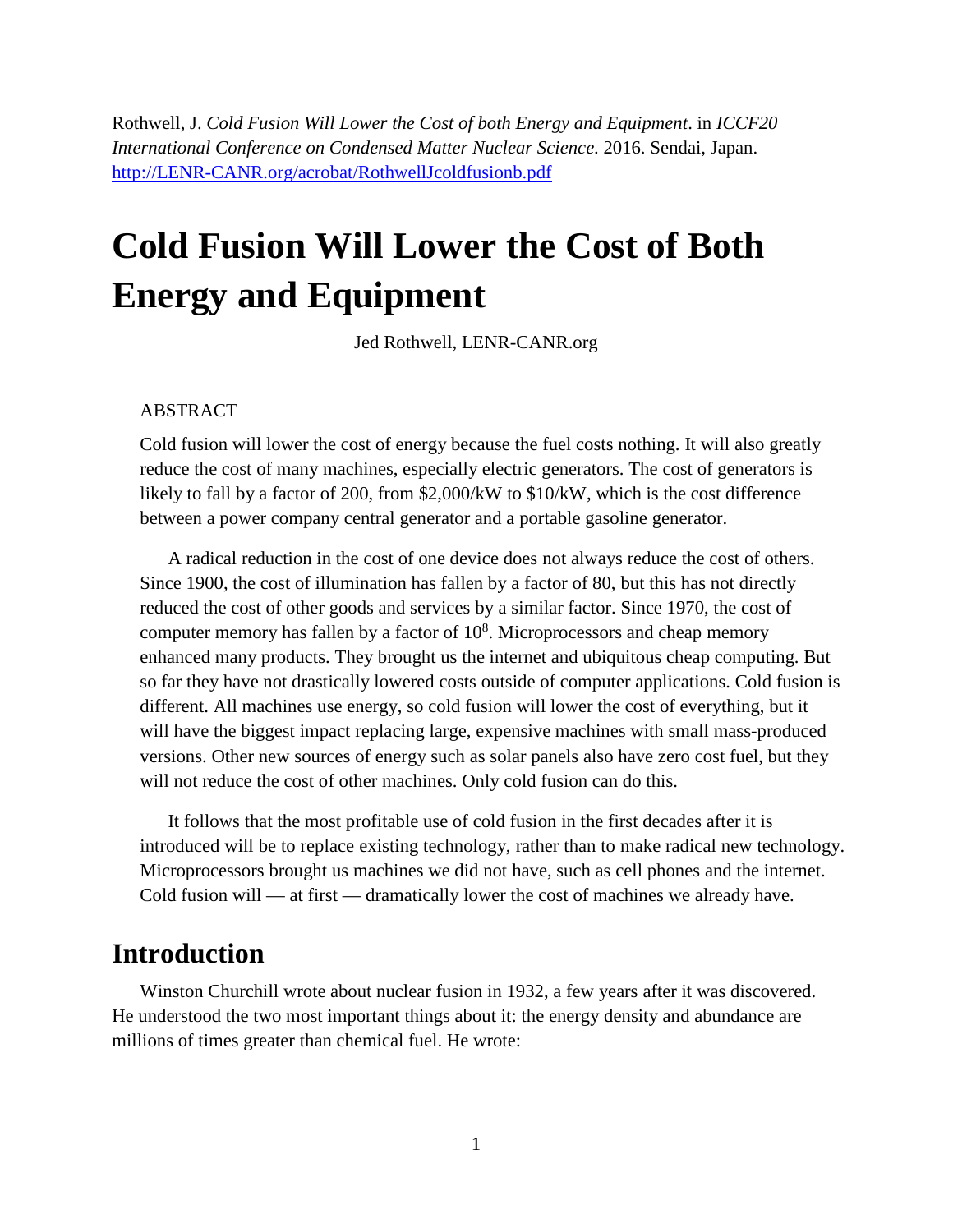If the hydrogen atoms in a pound of water could be prevailed upon to combine together and form helium, they would suffice to drive a thousand-horsepower engine for a whole year. . . .

The discovery and control of such sources of power would cause changes in human affairs incomparably greater than those produced by the steam-engine four generations ago. Schemes of cosmic magnitude would become feasible. Geography and climate would obey our orders. Fifty thousand tons of water . . . would, if [fused], suffice to shift Ireland to the middle of the Atlantic. [[1\]](#page-11-0)

The Irish probably do not want us to move their island, but other megaprojects would benefit humanity. We could build thousands of desalination plants to turn the Sahara desert into farmland. We could afford to do that because the desalination plants themselves would be much cheaper than today's models. That is the key thing, and it is the subject of this paper. Cold fusion does not just lower the cost of energy, it also lowers the cost of machines that use energy.

#### **Large generators compared to automobile engines**

I predict the most dramatic cost reductions will be for electric generators. Table 1 shows the capital cost per kilowatt for power company generators, listed from cheapest to most expensive, \$1,400 to \$6,600 per kilowatt of capacity.

| <b>Type of Generator</b> | Cost per kilowatt |
|--------------------------|-------------------|
| Natural gas, GE LM6000   | $$1,376*$         |
| Natural gas (advanced)   | \$2,095           |
| Onshore wind power       | \$2,213           |
| Coal (cheapest)          | \$2,934           |
| Hydroelectricity         | \$2,936           |
| Photovoltaic             | \$4,183           |
| Nuclear                  | \$5,530           |
| Coal (advanced)          | \$6,599           |

**Table 1. Power company generator cost per kilowatt** 

\* This estimate from Parsons Brinckerhoff New Zealand Ltd.; [\[2](#page-11-1)] all others from Energy Information Agency (EIA.gov) [[3\]](#page-11-2)

In contrast to the conventional sources of energy in Table 1, cold fusion has characteristics that may make it very inexpensive. It is safe, easy to produce, flexible, scalable and clean. We know it has these qualities because on rare occasions it has produced stable, high power continuously for weeks, at boiling temperatures. In the best experiment on record, the Icarus 9 reactor produced the same power density as a fission reactor core (Table 2). [[4\]](#page-11-3) The performance demonstrated in these tests would suffice for nearly all practical applications.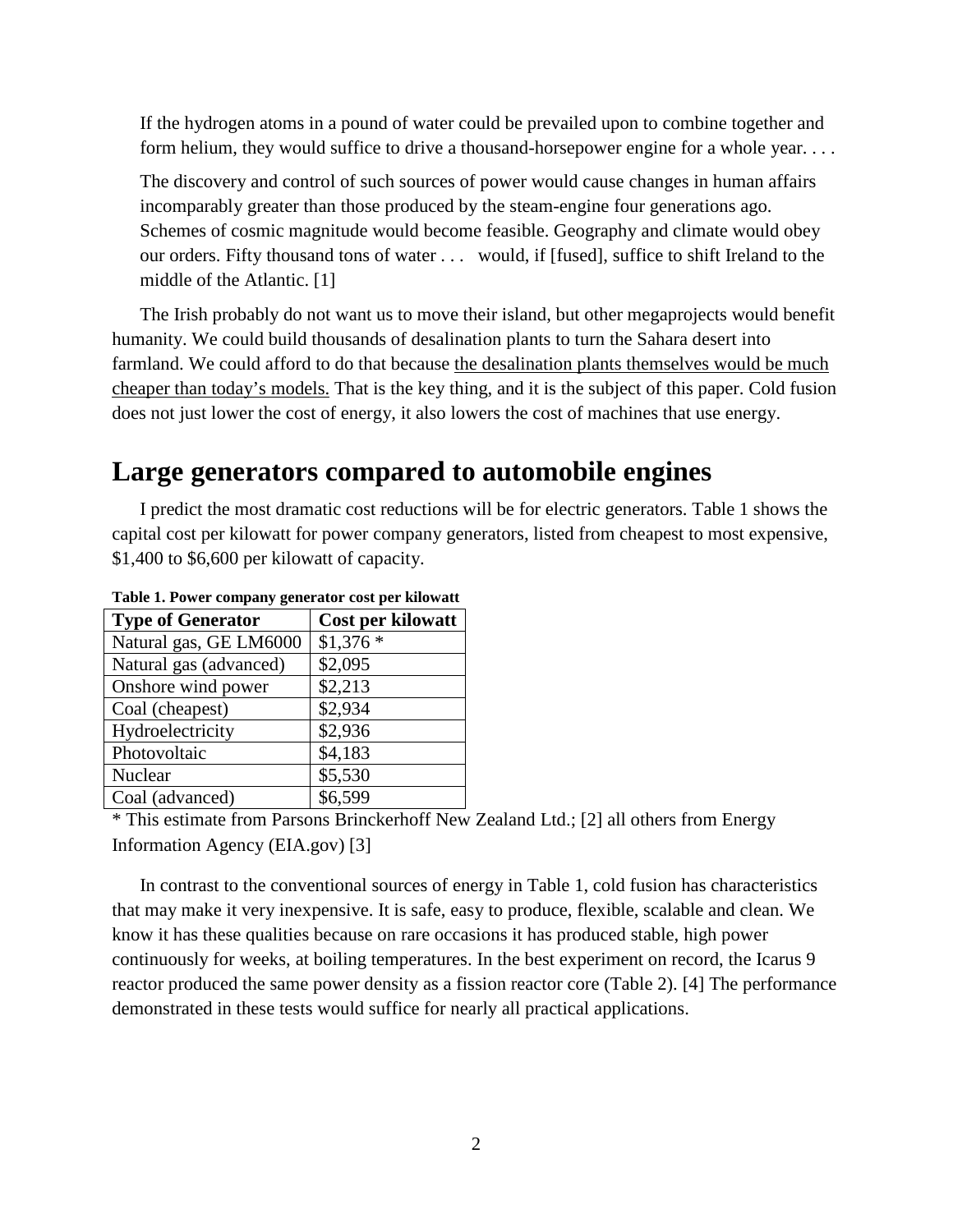| Table 2. Icarus 9 power density versus fission fuel pellet |  |  |  |
|------------------------------------------------------------|--|--|--|
|                                                            |  |  |  |

|                                |                       | <b>Operating</b> | Power density by        | Power density by       |
|--------------------------------|-----------------------|------------------|-------------------------|------------------------|
|                                | Volume                | temperature      | volume                  | area                   |
| Icarus 9 cathode               | $0.3$ cm <sup>3</sup> | $100^{\circ}$ C  | $300 \text{ W/cm}^3$    | $16$ W/cm <sup>2</sup> |
| Fission reactor fuel<br>pellet | $1.0 \text{ cm}^3$    | $300^{\circ}$ C  | $180$ W/cm <sup>3</sup> | $32 \text{ W/cm}^2$    |

If this reaction can be controlled and similar performance created at will, cold fusion will swiftly replace most other sources of energy. Even the need for palladium would not prevent this. After a few decades cold fusion heat engines will be cheaper than today's fossil fuel ones, and electric generators will be roughly 200 times cheaper, and eventually thousands of times cheaper. To understand why, let us compare two heat engines.

First, a General Electric aeroderivative gas generator (Fig. 1). This produces 58 MW and it costs \$1,376 per kilowatt of capacity.



**Figure 1. General Electric LM6000-PF gas turbine generator (GE Power Generation)** 

Second, a Chevrolet engine, Goodwrench 350ci, 145 kW (195 hp), which costs \$1,460, retail quantity one, with free shipping ([www.jegs.com\)](http://www.jegs.com/) (Fig. 2). That is \$10 per kilowatt. It is 130 times cheaper than the GE generator, and up to 600 times cheaper than the other power company generators.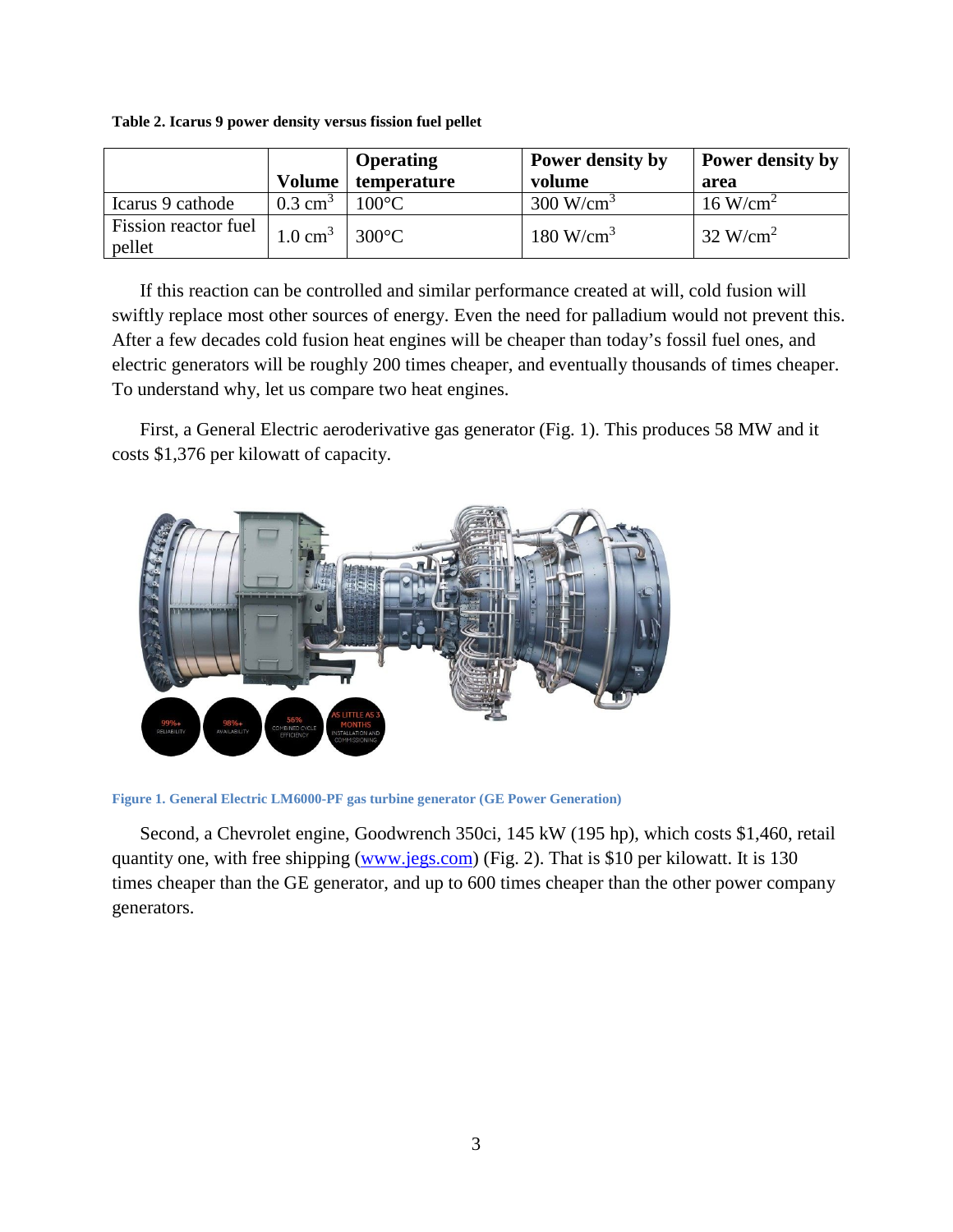

**Figure 2. Chevrolet Goodwrench 350ci engine (www.jegs.com)** 

This comparison may seem unfair at first glance, because the Chevrolet engine is not a generator. It needs an alternator to produce electricity. But an alternator is cheaper than the engine itself. The GE generator needs an electric power distribution grid, which is more expensive than the generator. A small, mass produced heat-engine generator does not need the distribution grid. So the ratio is actually better than 130.

Why is a gas turbine generator so expensive? The main reasons are:

- 1. Efficiency is high. The GE generator shown here is 56% efficient. Combined cycle turbine generators are as much as 78% efficient. They are made this way because over the life of the machine the fuel costs much more than the equipment. Small gasoline powered generator efficiency ranges from 8% for a 1.8 kW unit, to 14% for a 10 kW unit (Generac, Inc. and Kohler, Inc.).
- 2. Mass production. Gas turbine generators are made in small numbers, whereas 60 million automobile engines are mass produced per year.
- 3. The turbine is an ultra-modern  $21<sup>st</sup>$  century machine, sophisticated and complicated. The Chevrolet engine is  $19<sup>th</sup>$  century technology.
- 4. Power company generators are designed for a high duty cycle and a long service life. Automobile engines are designed to run a few hours a day, for about twelve years.

The turbine generator is gigantic, complicated, difficult to ship and install. The Chevrolet engine is so small the dealer will ship it to you for free. Small gasoline generators are used everywhere in India today, because they are cheap and light.

So, which heat engine is best for cold fusion? The cheap one. There is no advantage to high efficiency with cold fusion, because the fuel costs nothing. You select a cheap, simple, robust design. You replace large, custom built machines with small mass produced ones.

The small cold fusion generator negates other advantages of power company generators: economy of scale, long duty cycle, service lifetime and reliability. See Table 3 (from Ref. [[5\]](#page-11-4), chapter 14).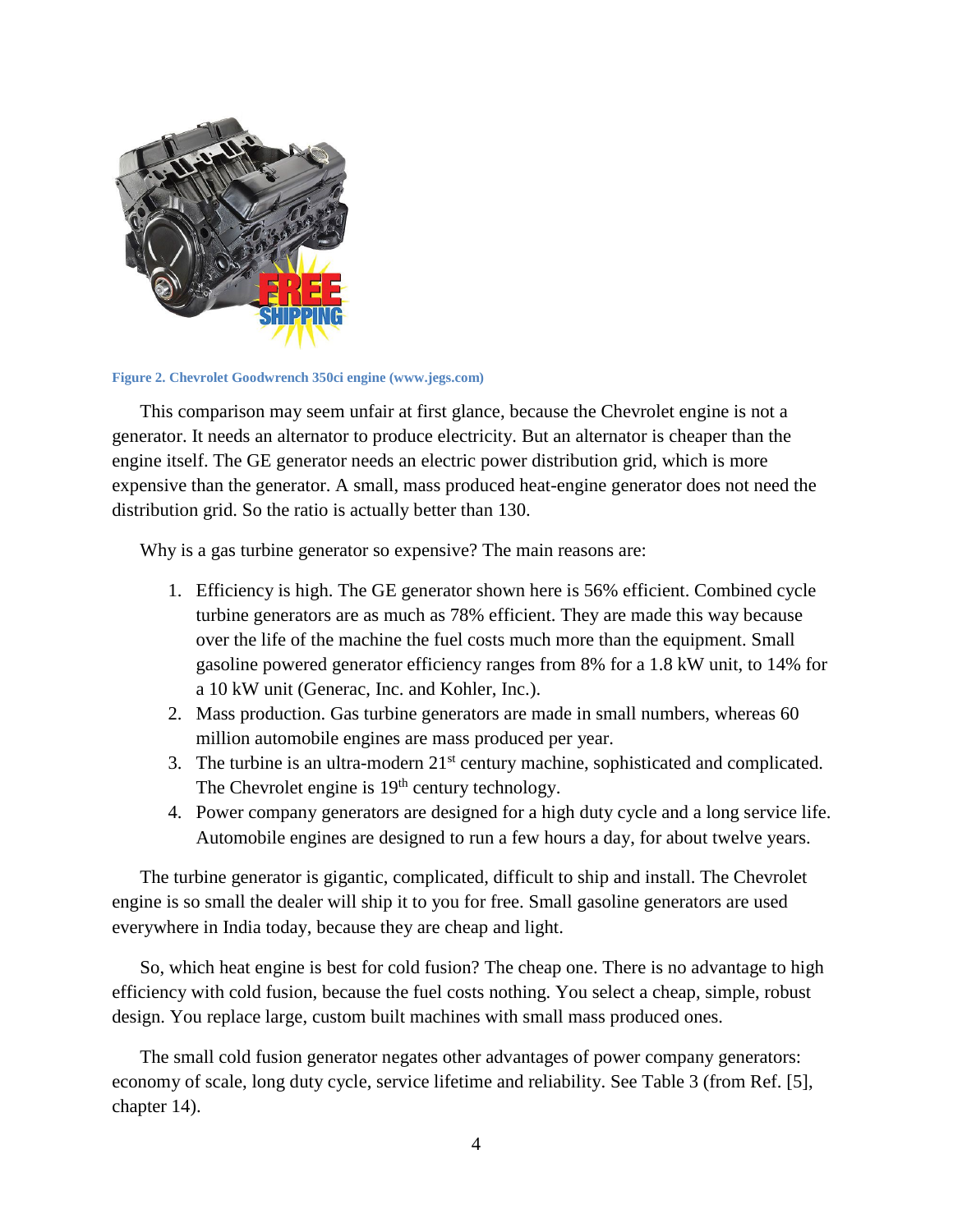**Economy of scale**. As shown in Table 3, there is no economy of scale with cold fusion; there is no economic advantage to central generation or a distribution grid.

| Advantages of large, central generators                               | <b>Cold fusion</b> |
|-----------------------------------------------------------------------|--------------------|
| Pollution moved to less populated places, so it hurts fewer people    | X                  |
| Remaining pollution reduced                                           |                    |
| Economies of scale                                                    | X                  |
| Efficient use of fuel                                                 | X                  |
| Safety enhanced                                                       |                    |
| Cogeneration                                                          |                    |
| <b>Advantages of power companies</b>                                  |                    |
| Experts maintain equipment                                            | X                  |
| Experts monitor the network                                           | $\boldsymbol{x}$   |
| Quickly repair network after storms and other disasters               | $\boldsymbol{x}$   |
| Distribute power so that capacity and the cost of equipment is shared | X                  |
| Synchronize alternating current from many different generators        | X                  |

**Table 3. Advantages of centralized generation and power companies** 

 $\triangleright$  Cold fusion does this better than a large central generator.

✘ Cold fusion makes this function unnecessary.

**Duty cycle**. The duty cycle of an automobile engine would be a problem. The gas turbine generator is designed to run for many hours a day. Baseline generators at nuclear and coal plants are designed to run twenty-four hours a day. An automobile engine is designed to run a few hours a day. This problem could be reduced by using a battery so the generator turns off when demand is light. Wear and tear on the generator can be reduced with air bearings which have been developed for micro-turbine generators. [[6\]](#page-11-5) With these improvements, the generator might run as many hours a day as a refrigerator compressor motor, or a heat pump motor.

**Service lifetime**. A power company generator is designed to last 30 to 50 years. A consumer appliance with moving parts will probably last about fifteen years. However, natural gas fired thermoelectric generators last 30 years (Fig. 5). [\[7](#page-11-6)] They are used for things like remote railroad crossing gates. The cost of today's thermoelectric generators is high, because they are not mass produced, and because they use tellurium or selenium, which are expensive and rare. Research is underway to find less expensive substitutes. [[8\]](#page-11-7) The substitutes that have been discovered in recent years are less efficient, but this would not matter with cold fusion.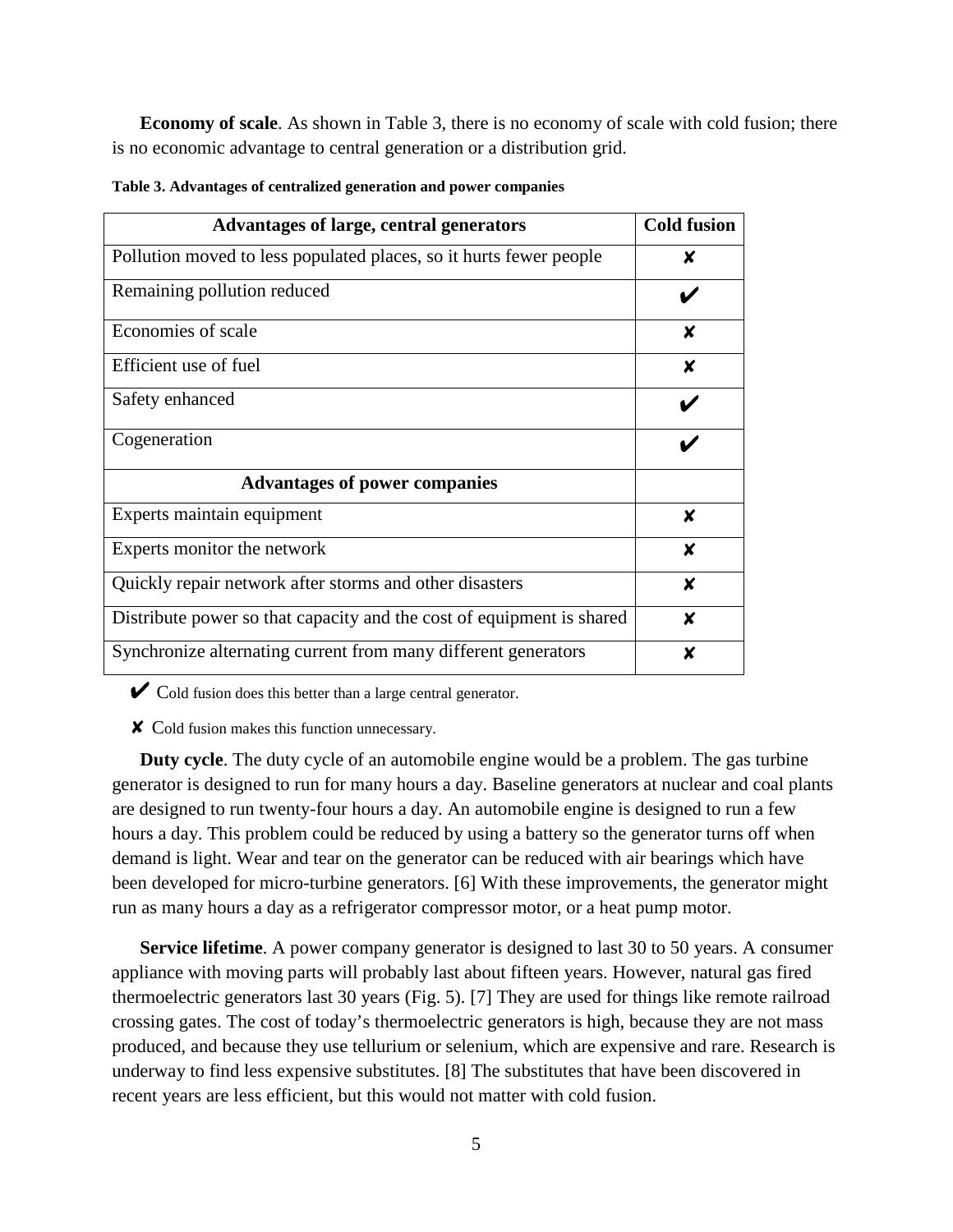**Reliability**. A cold fusion generator as reliable as a conventional automobile or refrigerator would be good enough for most people. It would be more reliable than electric power in cities such as Atlanta, Georgia where trees often fall on the power lines, and the electricity fails several times a year. If a household cold fusion generator failed, it might be repaired or replaced on a 24 hour basis the way furnaces and plumbing are repaired. Facilities where there is a critical need for electric power, such as hospitals and police stations, would have redundant power supplies. They already have them, with standby generators.

#### **Zero cost fuel does not always lower costs**

Zero cost fuel does not necessarily make generators inexpensive. It does not always lower the cost of electricity. Wind, photovoltaic and hydroelectricity are powered by the sun. The fuel costs nothing. Yet these energy sources are not cheap, because they are encumbered by fundamental limitations: low power density, intermittency, limited availability, and the need for a distribution grid.

Consider photovoltaic power (PV). Sunlight is weak and spread over a large area, so no matter how efficient PV become they will need large surface area collectors. PV does not work at night or on cloudy days, so it must be augmented. An ideal PV installation in the upper U.S. Midwest covers the whole southern roof of a house and produces 612 kWh/month (Fig. 3). The average U.S. household needs 911 kWh/month. [[9\]](#page-11-8) A cold fusion generator will resemble a standby generator such as the one shown in Fig. 4. This is a natural gas-fired 22-kW generator that costs \$4,800 (Lowe's Inc.). It is smaller, simpler and cheaper than PV. A cold fusion version will produce up to ~16,000 kWh/month with a fuel cost of zero. A cold fusion heat engine will be about as compact as this because, as noted above, in the best experiments to date it has produced high power density and temperatures, and I assume this would be the norm with mass produced cold fusion heat engines.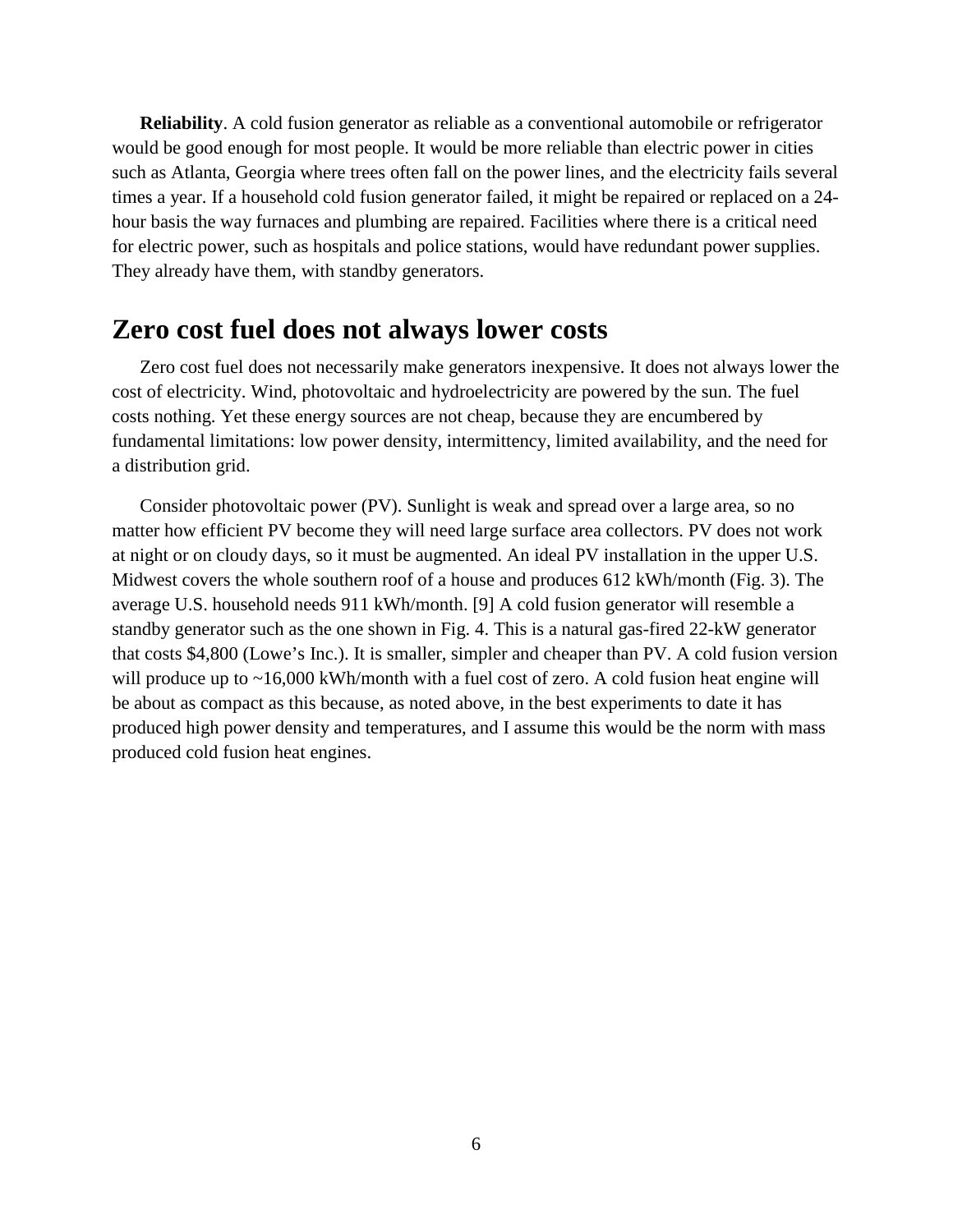

**Figure 3. Solar panels produce 612 kWh/month in the upper Midwest (cleantechnica.com).** 



**Figure 4. A 22-kW gas-fired standby generator. A 20-kW cold fusion generator will be about this size, and will produce up to 14,600 kWh/month (Lowe's, Inc.)**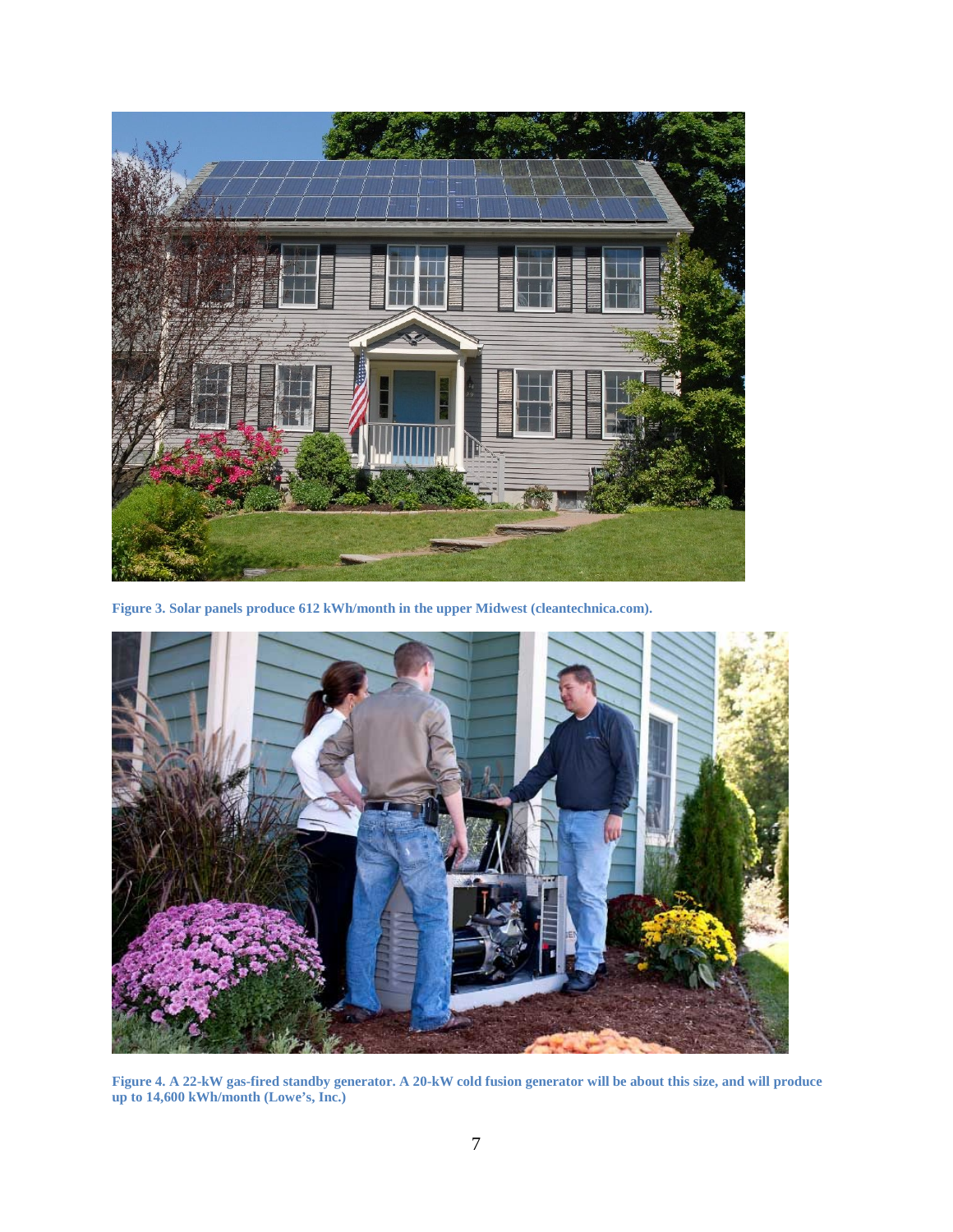#### **Cost Savings**

Suppose we manufacture 170 million 20-kW generators per year. Suppose they cost \$2,000, about half as much as today's standby generator. Mass production will eventually reduce the price more than that, but let us be conservative. This kind of appliance lasts about 15 years. After 15 years we have 2.5 billion units in service, or one for every three people in the world. This would give every person 9 times more than today's per capita generator capacity, and twice as much capacity as Americans enjoy. Since the generators will not cost anything to operate, people will use them all they want, so consumption will probably increase more than 9 times.

Present day total world generator capacity is 5,847 GW or 0.75 kW per capita. [[10,](#page-11-9) [11\]](#page-11-10) The 2.5 billion cold fusion generators would produce 50,000 GW. The electrical energy would far exceed energy from all primary sources today, including gasoline.

We will not actually make all of these generators 20 kW. We will make small ones for houses, big ones for apartments and schools. They will supply electricity, and in cold climates the waste heat will be used for space heating, as a cogenerator.

The cost will be \$340 billion per year, which is 22% of what we spend on new cars and trucks worldwide. It is roughly 5% of what we pay for energy. Worldwide revenue made by the 16 top automotive manufacturers is \$1.5 trillion. [[12\]](#page-11-11). Worldwide energy costs are estimated at \$6.4 trillion. [[13\]](#page-11-12)

Wind and PV power have not drastically reduced energy costs because of inherent limitations with these technologies. Other innovations in the last fifty years have lowered costs. The semiconductor revolution dramatically lowered the cost of electronics, computing, and computer memory. This lowered the cost of some machines and it improved many others. It brought about revolutionary new technology such as cell phones and the internet. The cost of semiconductor devices themselves have fallen more dramatically than anything else in history. (See Fig. 6, below.) But semiconductors have not drastically lowered the cost of automobiles, for example, because the electronic controls in an automobile are a small fraction of the total cost. Electronics are incorporated in many machines where they were not used in the past, such as Jacuzzi bathtubs and hotel doors. But they do not lower the cost of a bathtub; they enhance functionality. Cold fusion is different. All machines use energy. With most machines, either the motor or the energy itself are a significant fraction of the cost of the machine.

Energy is "baked into" all goods and services, at every stage. All manufacturers pay energy costs, as do distributors, government agencies, banks, retail stores and so on. Energy costs are included in transportation, data processing, the internet, healthcare, food, water and everything else. Energy costs are at historic lows, but energy still adds an expense at every stage of manufacturing, distribution and disposal of goods.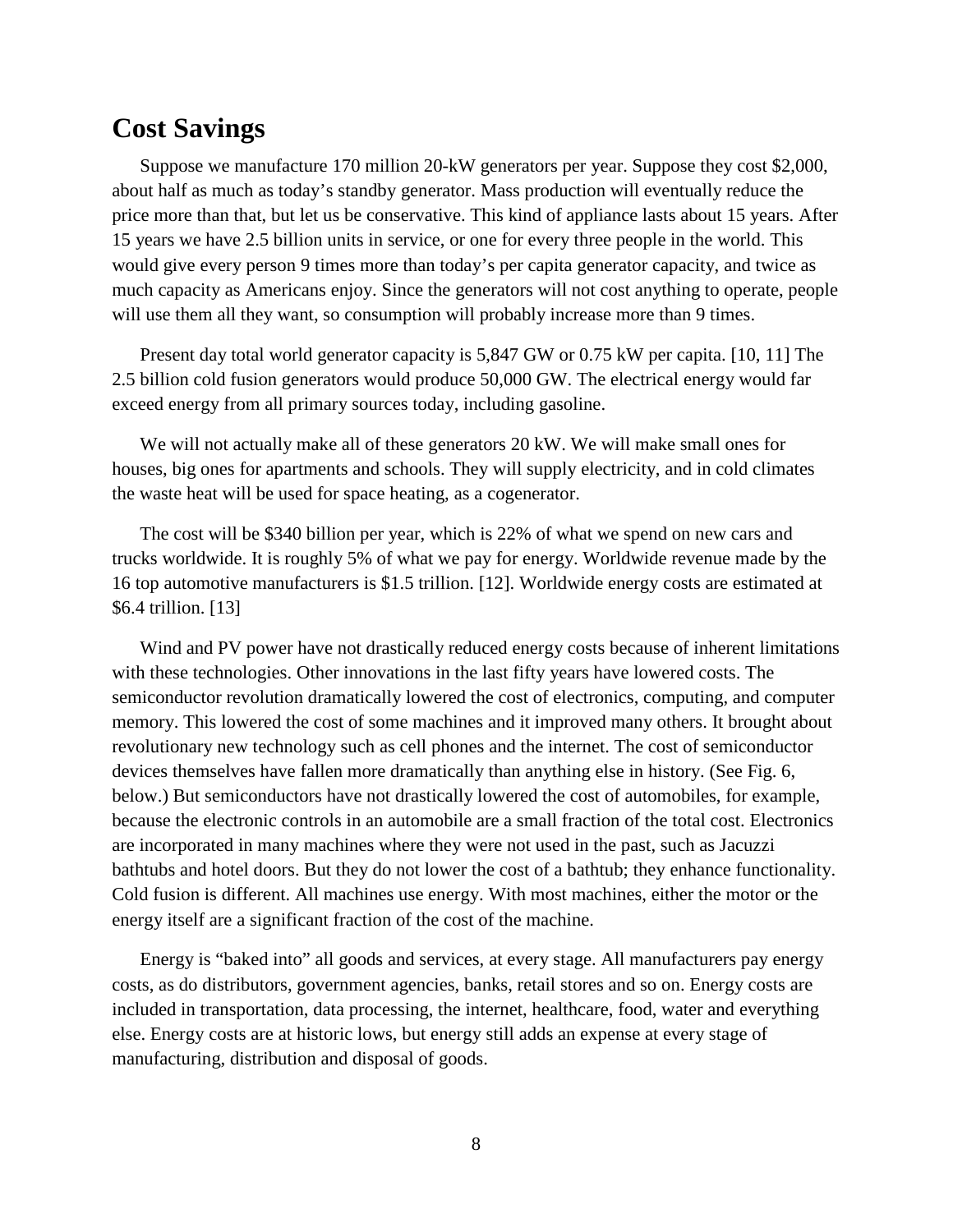In the U.S. a 20-kW cogenerator would provide enough power for most houses. The equipment will cost roughly as much as a home heating furnace does today. Since it is a cogenerator, it will replace that furnace. The net additional cost to the homeowner is zero, because you have to have a furnace anyway. (U.S. building codes mandate that houses must have furnaces.) Over the 15-year life of the equipment it will save approximately \$30,000 in electricity plus gas used for home heating. People will install these machines gradually, as their furnaces wear out, or when they build new houses. Roughly 15 years after the machines become a commodity, there will be practically no buildings left with gas or electric service, and the electric power and gas companies will be bankrupt.

This estimate of savings is based on data from the US Energy Information Administration, as follows. For electricity, the 2013 Average Monthly Bill – Residential cost was \$114.09. [\[14](#page-11-13)] U.S. average household winter natural gas expenditures in 2014 were \$679 per season. [[15\]](#page-11-14) The total over 15 years for electricity and natural gas is \$30,720.

In the third world, smaller, simpler generators may be used, similar to the gasoline generators widely used today in India. These are 3 kW and they cost \$429 in the U.S. I predict a mass produced cold fusion version will cost about \$200, which is about as much as two bicycles. Bicycles are popular in the third world, and most poor families can afford one or two. Per capita income in sub-Saharan Africa is estimated by the World Bank as \$137 a month. That includes income per capita for children, so the average family makes more than that.

#### **Drastic cost reductions**

This principle — of selecting cheap, simple, rugged, mass produced machines — applies not only to generators but to things like furnaces, kilns, water heaters and thermal refrigerators. (That is, refrigerators driven by heat instead of mechanical compressors.) This will also reduce the cost of energy-intensive industries such as mining, transportation and desalination; and the cost of materials that require a lot of energy to extract, such as aluminum. All of these things will be drastically cheaper.

There are several examples in history of the benefits of transitioning from a small number of large machines to millions of mass-produced small ones, such as the replacement of water wheels and steam engines with electric motors, and the replacement of mainframe computers with personal computers.

I predict that cold fusion will begin with conventional heat engines and generators with moving parts. It will later progress to solid state thermoelectric generators (Fig. 5). These may eventually cost \$200, or \$10 per kilowatt, which fulfills my starting prediction: electricity 200 to 600 times cheaper then what we have now.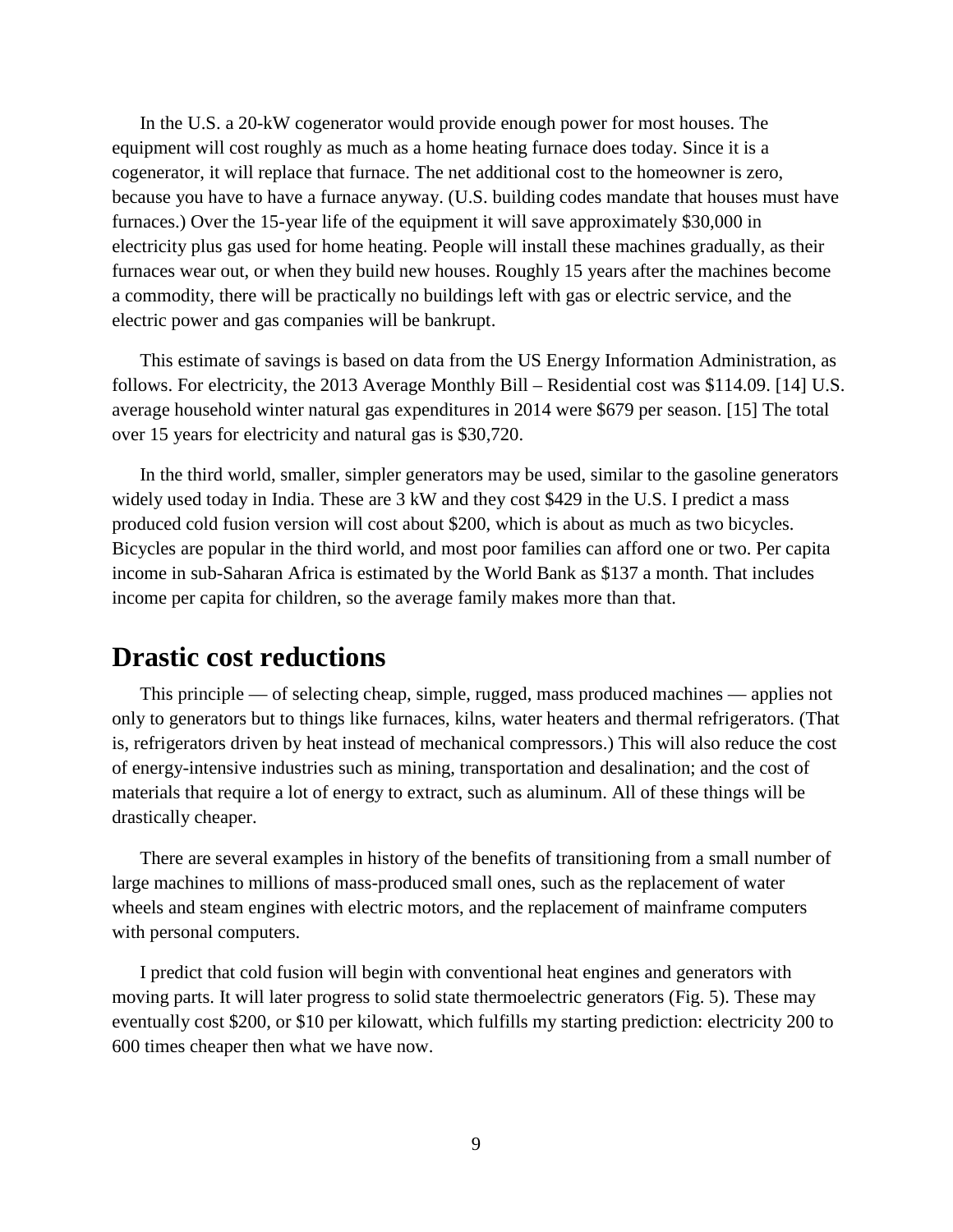

**Figure 5. A thermoelectric generator. This has no moving parts so it lasts much longer than the generator shown in Fig. 4 (Gentherm Global Power Technologies).** 

When a new technology comes along, people use it at first as a one-for-one replacement for existing technology. Later they develop more creative applications that take advantage of the new capabilities. Microprocessors were first used to replace minicomputers, and later for new things such as cell phones and the internet. Cold fusion will, at first, lower the cost of machines we already have. Later it will be used for revolutionary new products.

Drastic cost reductions are not unprecedented. In the first world, food and many other necessities of life are cheaper than they used to be. Intangible goods such as light, energy and computer memory are especially prone to dramatic cost reductions. Since 1800, the real cost of illumination has fallen by a factor of 3,300. It fell by a factor of 80 during the  $20<sup>th</sup>$  century (Fig. 6). Efficiency increased 700 times, and consumption increased 34,000 times. [[16](#page-11-15)] The real cost of electricity has fallen by a factor of 10 since 1902, from \$1.04 per kilowatt hour to \$0.10. [[14,](#page-11-13) [17](#page-11-16)] Since 1960, the cost of computer RAM and disk storage have fallen by 8 orders of magnitude (Fig. 7). [[18\]](#page-11-17)

The lower cost of lighting has reduced the cost of other goods and services, for example, by reducing overhead costs in a factory, and allowing longer production hours at night. However, this did not have as much of a dramatic impact on costs as lowering the cost of electricity by a factor of 200 would. At most factories, the cost of illumination is a small part of overhead costs, whereas energy costs are large for many goods and services.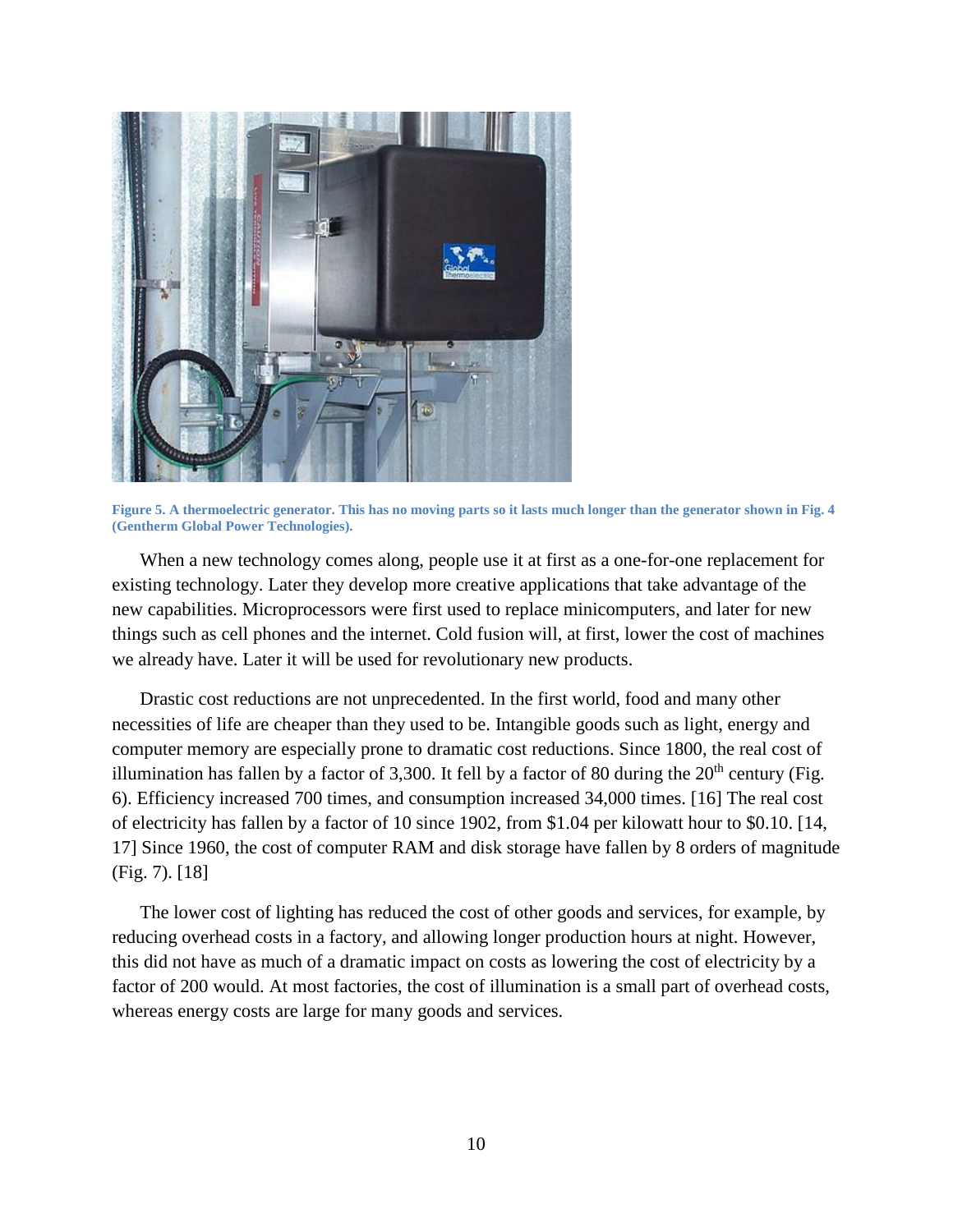





**Historical Cost of Computer Memory and Storage** 

**Figure 7. J. C. McCallum, National University of Singapore, Graph of Memory Prices Decreasing with time (1957 – 2015).**